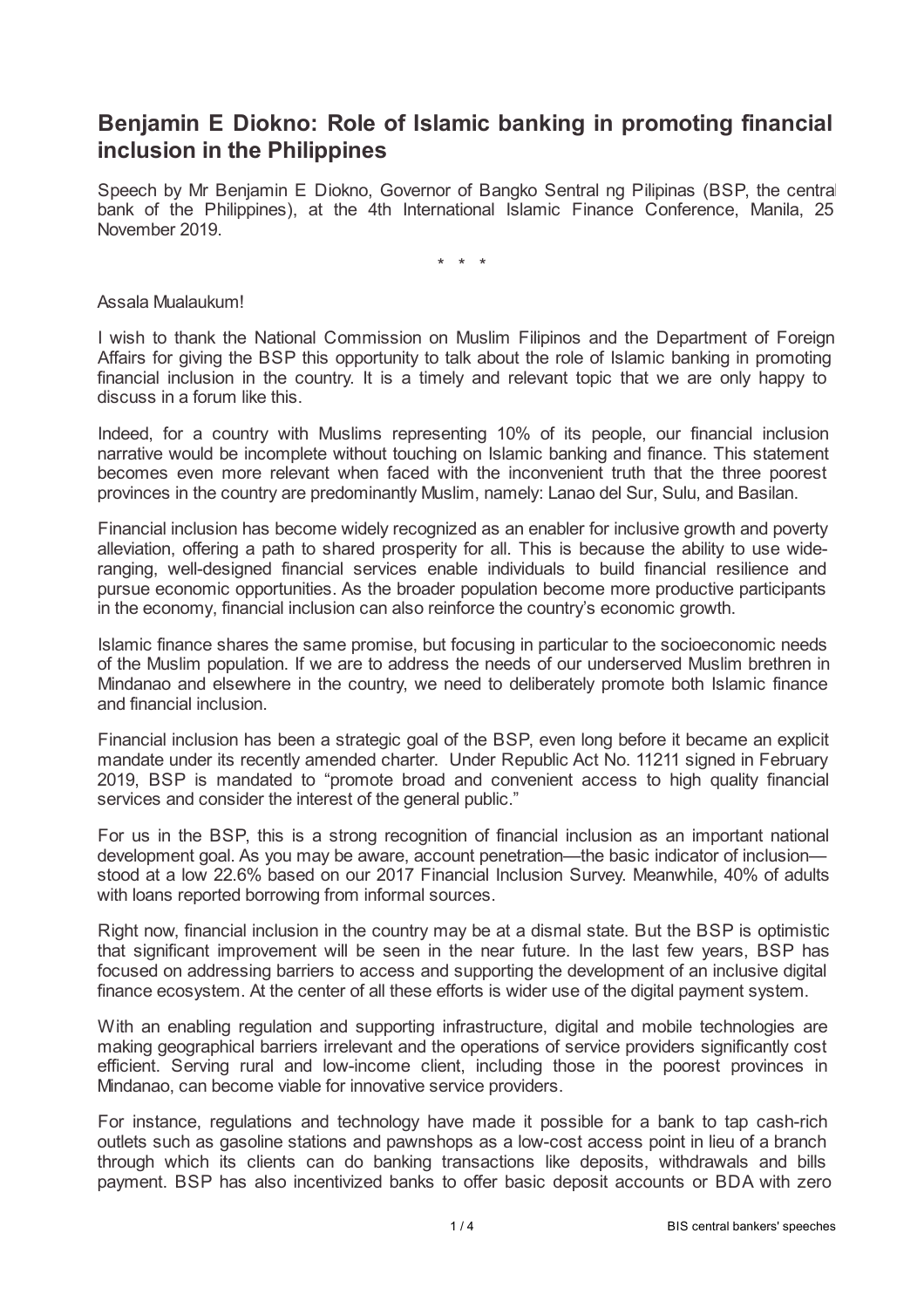maintaining balance, opening deposit not more than P100 and simplified documentary requirements. The basic deposit accounts product features are designed to meet the need of the unbanked for a low-cost, no-frills, easy to open account.

Our goal is not just for people to easily open an account but for them to actually use it on a regular basis so that they can build a transaction history that can be used by banks and other formal lenders as basis for granting credit. This is part of the motivation of the BSP to push digital payments by allowing and encouraging people to use their accounts for various payment transactions.

We are doing this through deliberate reforms to promote an interoperable and efficient retail payment system. Thus, we now have PESONet and Instapay which allow accountholders to conveniently send and receive funds to and from any e-money or bank account.

BSP continues to work closely with the payments industry and other government agencies on various initiatives to make sure people can use their account-linked mobile wallets to conveniently send money to family, pay bills, pay vendors, public transport and such regular dayto-day transactions.

In fact, last week we just launched our EGov payment facility and QR Ph, which is part of efforts towards a cash-lite society.

All these are the foundational elements of our envisioned inclusive digital finance, underpinning our effort to ensure anyone whether poor or rich, in a city or in a remote barangay, can open and use and account, and enjoy the conveniences and other benefits of digital payments.

While these are indeed noteworthy developments, we know that the work is far from finished. Beyond account ownership, financial inclusion entails the availability of a range of products that meet the diverse needs of the population, particularly the minorities and the vulnerable sectors. To create a truly inclusive financial system, we need to ensure that the needs of the Muslim Filipinos who are excluded due to religious reasons are being addressed.

A World Bank study showed that approximately 9% of the population exclude themselves from the formal financial system due to religious reasons in Muslim majority countries. This is where Islamic banking and finance comes in.

Islamic finance can deepen financial inclusion not only because it delivers Shari-ah-compliant products for the Muslim communities but also because its very essence is based on the principles of social justice and equality. Islamic finance products are specifically created to support the needs and protect the rights of the poor and underserved. Islamic finance and financial inclusion, therefore, share a common end-goal.

As you may know, in Islamic finance, products such as sadaqah, waqf, and qard are called social solidarity instruments because they are designed to uplift the plight of the less privileged through the wealth of those who have more in life.

As the name suggests, social solidarity instruments provide wealthy individuals and businesses a channel through which they can financially support the poor in the community.

Other Shari'ah compliant products can also support not only individuals but also small business owners such as sale-based contracts (i.e. murabahah, salam etc.), lease-based contracts (i.e. ijarah) or guarantee contracts (i.e. kafalah). Providing the appropriate products and services to the small and medium enterprises is key to broad-based growth.

Islamic finance can also help the country attract funds from Islamic investors looking for opportunities to support infrastructure requirements particularly in the Bangsamoro. Poverty alleviation efforts have necessitated development of critical rural infrastructure that can support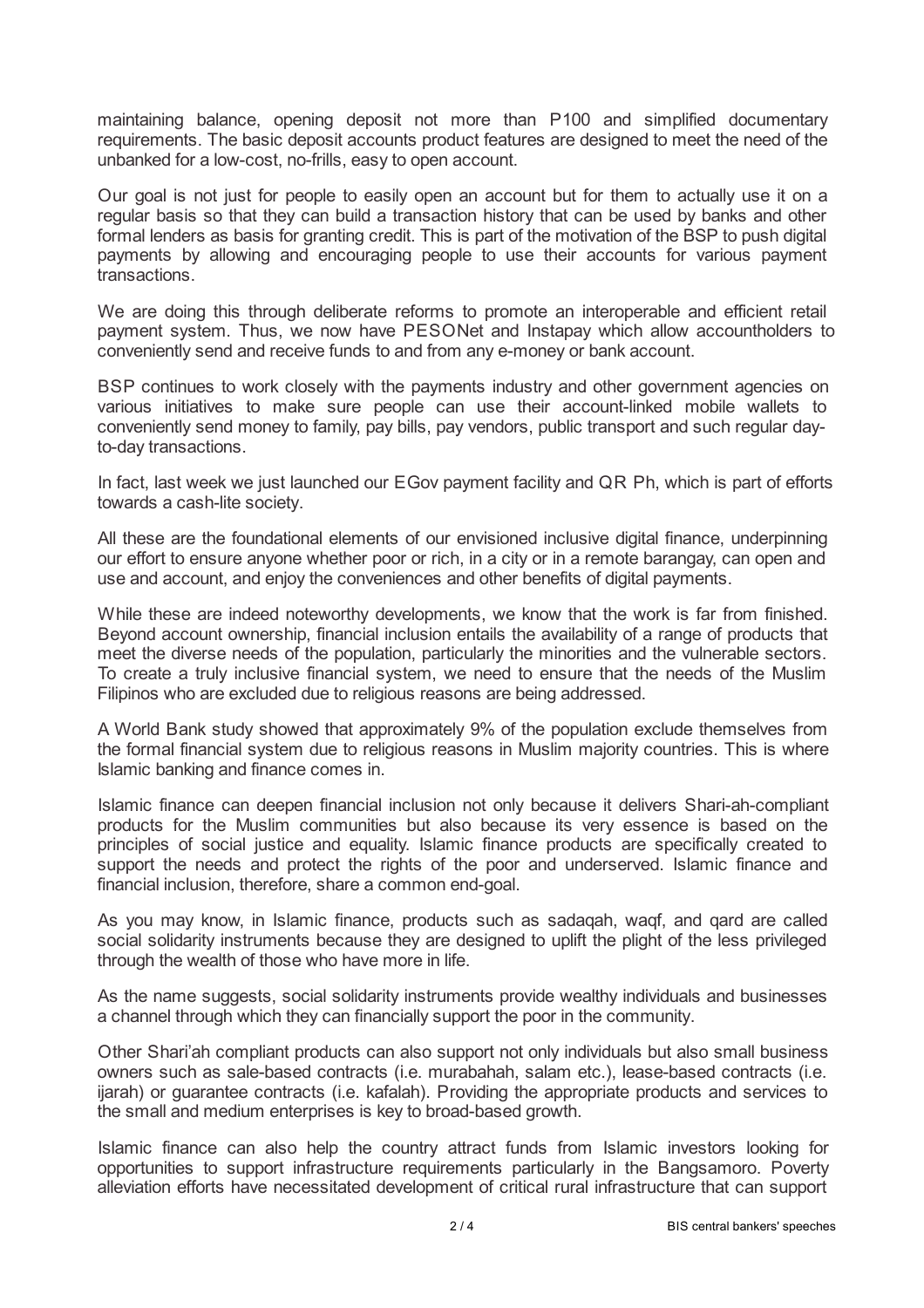the quality of life and the livelihood of the rural folk.

Simply put, we cannot afford to overlook the role of Islamic finance in promoting social equity, not when there are still predominantly Muslim provinces—like the Bangsamoro that have poverty incidences as high as 68%. In fact, in the 2018 Bangsamoro Organic Law, the Bangsamoro Government, the BSP, Department of Finance and the National Commission on Muslim Filipinos are mandated to jointly promote the development of an Islamic banking and finance system in the country.

This has been further strengthened with the passage of the Republic Act No. 11439 – an Act Providing for the Regulation and Organization of Islamic Banks in 2019. This law marks an important milestone in the country's Islamic finance journey which started in as early as 1973 with the establishment of the Philippine Amanah Bank. Even back then, the Philippines has been one of the first Muslim-minority countries to recognize the importance of Islamic Finance. The bank eventually became the Al-Amanah Islamic Investment Bank which, to date, is the only Islamic bank in the country.

The newly enacted law aims to bring forth the full potential of what the country has started in 1973 as an early mover in Islamic financing – that is to promote real socioeconomic development in Muslim Mindanao through Islamic Financing. Republic Act 11439 is envisioned to facilitate the development of Islamic Financing in the country by allowing other domestic and foreign Islamic banking players, either full-fledge Islamic banks or Islamic banking windows, to operate.

As regulator, BSP envisions a system that accommodates Islamic finance within a flexible but secular unitary framework. Licensing framework for Islamic banks will be anchored on that for conventional banks with supplementary prudential requirements that recognize the inherent characteristics of Islamic banking and finance, particularly compliance with Shari'ah principles.

To level the playing field and provide an opportunity for more players, the framework provides conventional banks to offer compliant products and services through business units or windows that take into consideration Shari'ah parameters and compliant mechanisms particularly the separation of funds. In addition, this legal framework awards non-Muslim investors the opportunity to invest and diversify their portfolios.

BSP, together with the other members of the Interagency Technical Working Group on Islamic Banking and with the support of our development partners, will work toward ensuring that the legal framework is effectively implemented through appropriate rules and regulations. As mandated by the law, government will also endeavor to achieve neutral tax treatment between Islamic banking transactions and equivalent conventional banking transactions.

Beyond our regulatory goal of promoting stability and level playing field, BSP is committed to support the growth of the Islamic banking industry in the country. Under its amended charter, BSP is empowered to institute reforms and issue enabling policies to ensure that the Islamic banking industry receives appropriate liquidity and other financial support.

With all these developments, I am optimistic about the future of Islamic finance in the country. We now have the much awaited and much needed regulatory framework to usher in a vibrant Islamic Finance industry marked by multiplicity of players.

This is not to say our work is done. We could even say that the work has just begun. The seeds for a vibrant Islamic financing industry have been planted. It is now up to us – the government and the industry as a whole – to nurture the seeds with concrete next steps.

We all have a stake in the development of Bangsamoro and in the future of our country. Let us waste no time in working toward our shared vision of a prosperous nation for all Filipinos.